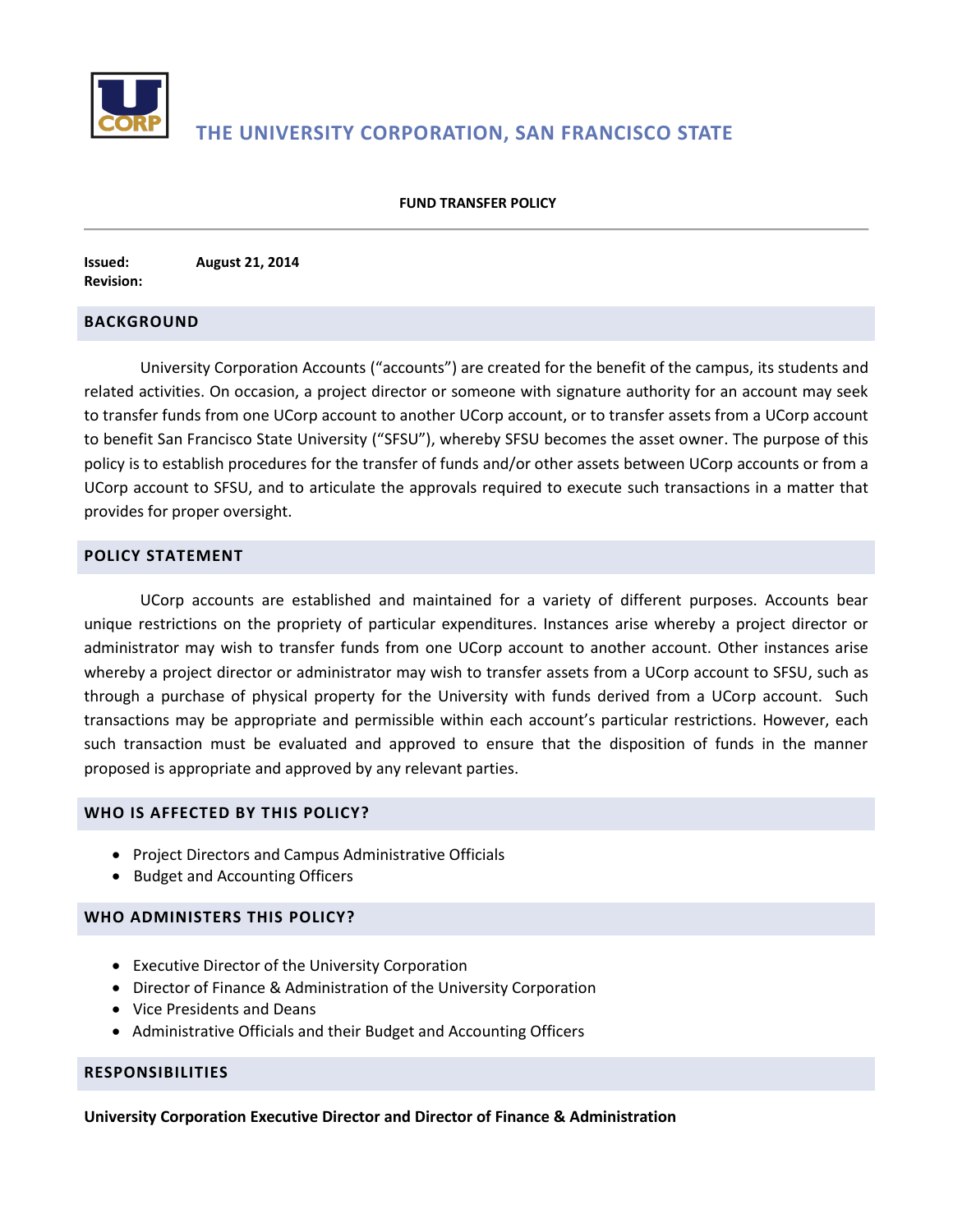- Maintain a financially sound organization and ensure that the appropriate approvals are secured prior to fund transfers between accounts.
- Ensure that support tools (such as the Common Financial System) provide timely information for ascertaining fund balances.
- Monitor adherence to the policy.

# **Administrative Officials, Project Directors and their Budget and Accounting Officers**

- Set out rationale for the proposed transfer of funds between accounts.
- Seek required approvals for the transfer of funds between accounts.

## **PROCEDURES AND GUIDELINES**

All funds must be spent in accordance with University Corporation policy and the particular restrictions that may apply to any account. Authority to transfer these funds brings with it the responsibility for effective management. Accordingly, Project Directors and Administrative officials should be diligent in monitoring account balances, considering the rationale for fund transfers, and seeking the required approvals prior to fund transfers.

# **APPROVALS & APPROPRIATE ASSET DISPOSITION**

Project Directors and Administrative Officials are principally responsible for monitoring financial activity and evaluating the propriety of transferring funds between UCorp accounts or from a UCorp account to SFSU. Upon concluding that a fund transfer is both warranted and permissible, the Project Director or Administrative Official must seek approval from the following:

- For fund transfers of up to \$50,000, the Director of Finance & Administration must approve the transfer.
- For fund transfers of up to \$100,000, the Executive Director must also approve the transfer.
- For fund transfers over \$100,000, the UCorp board of directors must also approve the transfer.

In addition to the approvals noted above, transfers of funds must have the approval of the relevant Dean or Vice President.

Subsequent transfers from the same fund in the same fiscal year shall be viewed in sum for the requisite level of approval.

In the case of a fund transfer from a UCorp account to SFSU, the Director of Finance & Administration will work with SFSU personnel to ensure the appropriate receipt of the asset, including but not limited to the entry of the asset into SFSU's property inventory.

# **GLOSSARY**

**Administrative Official**: A San Francisco State University employee to whom financial, administrative, or management responsibilities have been delegated, e.g. vice President, dean, department chair, principal investigator, director, or manager.

**Campus Unit:** A department, office, program, institute, center, project, or other academic or administrative entity that is part of the University.